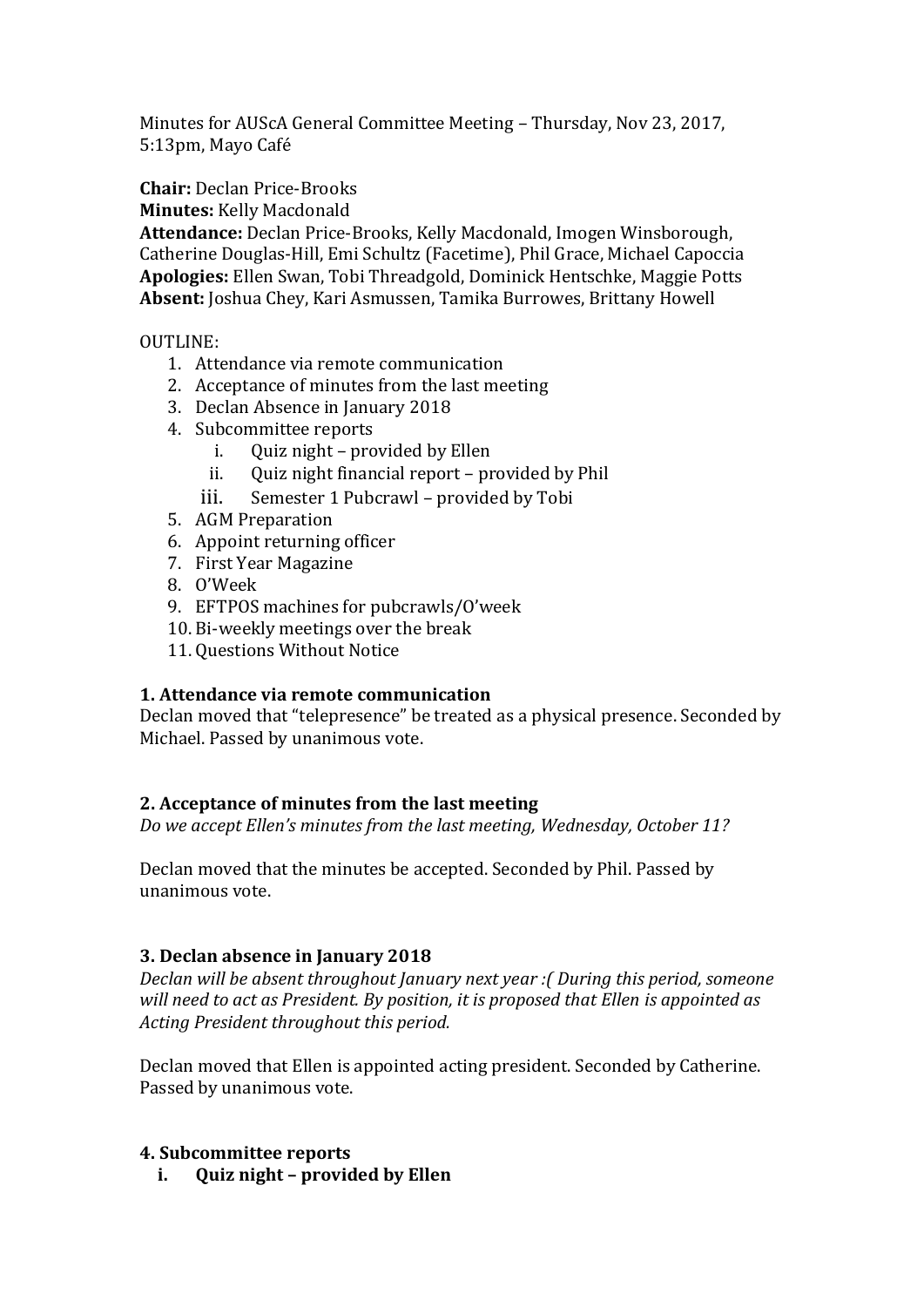*The quiz night ran quite well – as far as I am aware, there were no formal complaints made about the night.* 

*Unfortunately (but also financially, fortunately), we had an entire table register late (online, 15 minutes after the doors had opened/event had started). Because of this, our pizza order was inadequate. In future, we should inactivate online sales at a designated time, to avoid this issue. There were a few slabs of V energy drink leftover from the night – financially this was not an issue as they were provided for free by Tobi. However it is something to consider for future events (i.e. perhaps a risky investment). From the original order, we sold 1 carton of Coopers Pale Ale back to the University of Adelaide Club. We also had a few 6-packs of cider and beer to sell at the end of the night. In future, we should also consider purchasing water for patrons, as the only available water source in Rumours was the hand basin in the kitchen.*

| Item                           | Unit price |        | Quantity       | Total price |          |
|--------------------------------|------------|--------|----------------|-------------|----------|
| <b>Expenses</b>                |            |        |                |             |          |
| Rumours cafe hire              | \$         | 100.00 | 1              | \$          | 100.00   |
| AV hire                        | \$         | 0.00   | 1              | \$          | 0.00     |
| Responsible person             | \$         | 200.00 | 1              | \$          | 200.00   |
| Alcoholic drinks               | \$         | 457.00 | 1              | \$          | 457.00   |
| Soft drinks                    | \$         | 35.00  | 1              | \$          | 35.00    |
| Pizza                          | \$         | 351.30 | 1              | \$          | 351.30   |
| Prizes                         | \$         | 47.49  | 1              | \$          | 47.49    |
| Bottle for game                | \$         | 40.00  | 1              | \$          | 40.00    |
| Facebook advertising           | \$         | 20.00  | 1              | \$          | 20.00    |
| Total                          |            |        |                | \$          | 1,250.79 |
| Income                         |            |        |                |             |          |
| Table of 10                    | \$         | 90.00  | 5              | \$          | 450.00   |
| Individual ticket (member)     | \$         | 10.00  | 27             | \$          | 270.00   |
| Individual ticket (non-member) | \$         | 15.00  | $\overline{2}$ | \$          | 30.00    |
| Drink sales                    | \$         | 438.00 | 1              | \$          | 438.00   |
| Bottle game                    | \$         | 1.00   | 42             | \$          | 42.00    |
| Total                          |            |        |                | \$          | 1,230.00 |
| Total expenses                 |            |        |                | \$          | 1,250.79 |
| Total income                   |            |        |                | \$          | 1,230.00 |
| Profit                         |            |        |                | \$          | $-20.79$ |

#### **ii. Quiz night financial report – provided by Phil**

*Attendance was down this year compared to last year, possibly due to the late date of the event.*

*We had aimed for three pizzas per table, however, due to one table registering late, the actual amount received by each table was lower.*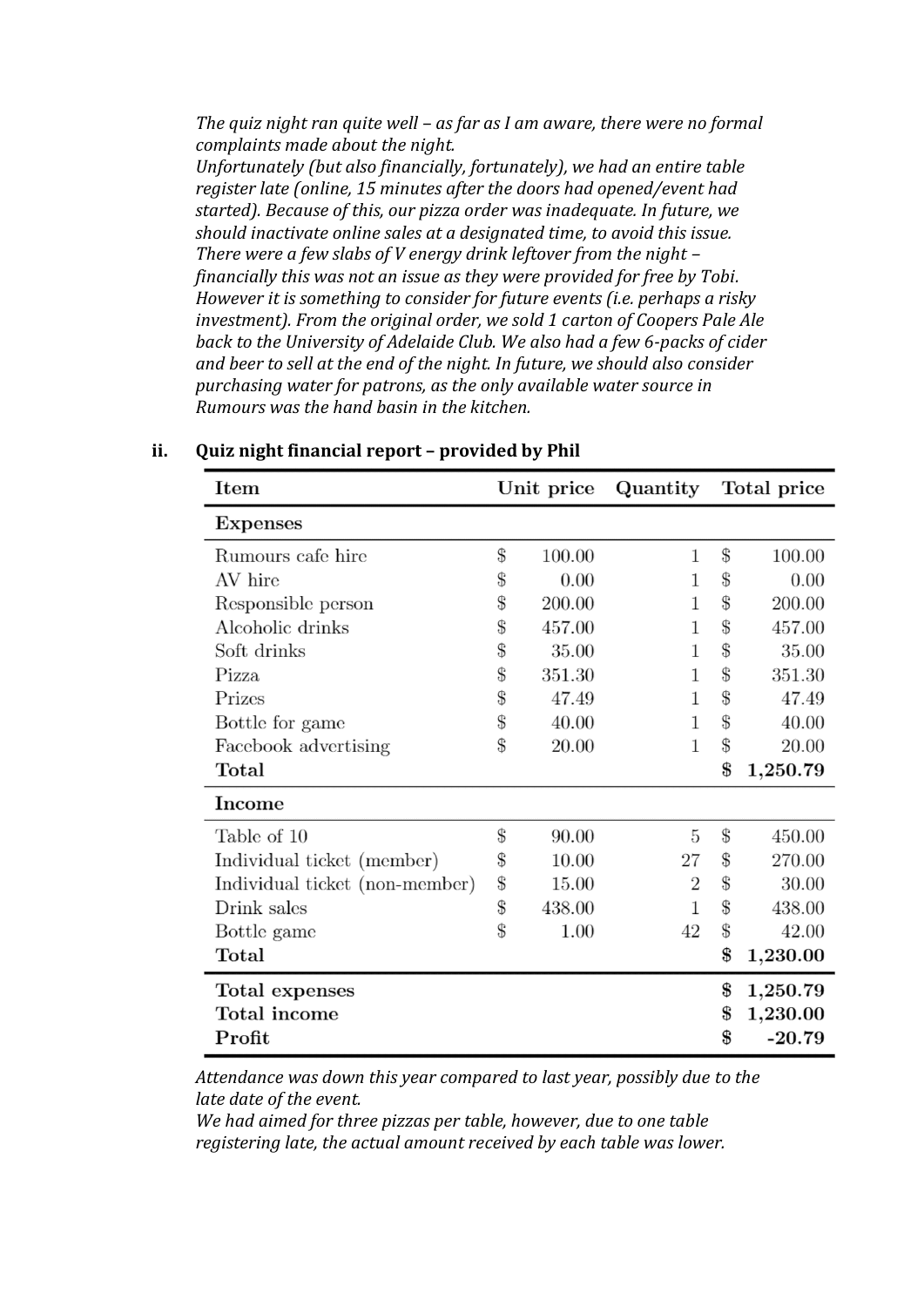*The decision was made to purchase a \$40 bottle of alcohol for a game between rounds, and this money was made back exactly in gold coins from those participating.*

*Not included in these figures are the two intact six packs of drinks which we can just sell to someone at retail price (approximately \$40). The Adelaide University Club also took back a full case of drinks, but we have not yet received reimbursement for this. This outstanding amount of approximately \$80 will be chased up in the coming weeks.*

Declan suggested booking a cheaper venue next time, and Michael suggested booking earlier.

Phil said that ticket sales may have been down due to the time of year.

#### **iii. Semester 1 pubcrawl - provided by Tobi**

*The committee has begun to think about possible venues for the crawl, which will take place on the east end of the city and be comprised mostly of "pub" type venues, rather than clubs. On Thursday the 16th of November a small group of committee members who were available came along to a scouting trip during which possible venues were visited, and an enjoyable time was had by all (, and a lot was learned about Michael and Declan's trip to China).* 

*Moving forward the list of possible venues will need to be decided more certainly, with the list containing more venues than are needed to cover the event that some do not get back to us. We will also need to begin advertising for a shirt design, which myself or Catherine will do over the Facebook page upon consultation with the subcommittee over Slack. Responsible people will need to be chosen closer to the date, if anyone would like to volunteer or has any suggestions, please post in Slack. Please also post if you think of anything else which needs to be addressed over the break. I would like to remind all subcommittee members that since regular meetings are difficult over the summer break the bulk of conversation will need to take place in the Pubcrawl Slack channel. This pub crawl is going to be lit, Tobias.*

Declan moved that the reports be accepted. Seconded by Emi. Passed by unanimous vote.

### **5. AGM preparation**

*We should begin preparing for the next AGM, to ensure a smooth transition for the new, phresh Committee. It is proposed that the following people provide a brief "how-to" list/report for planning the events and/or completing the roles they have been involved in this year. Declan (President/networking/everything) Ellen (Secretary, Quiz night) Phil (Treasurer)*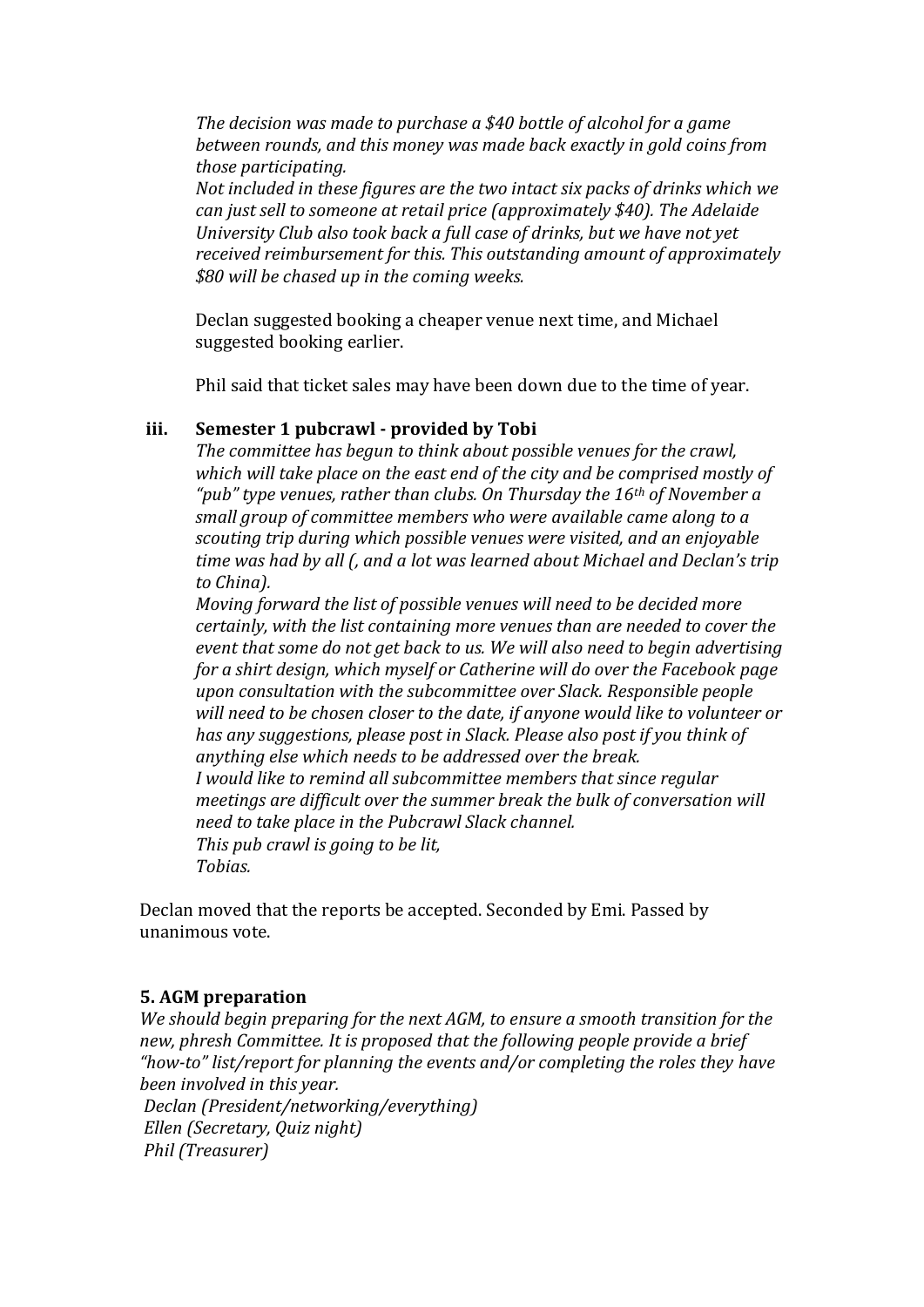*Khalia (networking/VP – while she has resigned, she is the most experienced in these roles)*

*Tobi, Josh & Catherine (Co-Cos)*

*Emi (Quiz night, and eventually First Year Magazine).*

*Obviously, the how-to reports are not restricted to these individuals – anyone is welcome to write a piece, and it is encouraged that everyone imparts some of their wisdom :)*

*We will also ask Phil and Tobi to respond to the audit commenced earlier this year. Declan also proposes that a subcommittee is assembled to discuss any constitutional changes (e.g. introduction of a Networking Officer). We will also need to decide upon a date for the AGM.*

Declan moved that the AGM be held on 14th March 2018 (Wed Week 3, Semester 1). Seconded by Emi. Passed by unanimous vote.

Other reports suggested were BBQs, more communications notes by Josh, results of the audit. Declan stressed that all executive members are required to write a report.

Declan suggested the following as possible changes to the constitution and described that the proposed subcommittee would be responsible for brainstorming and discussing such ideas:

- Add networking officer
- President must be drawn from the committee

Emi suggested more food be purchased for the AGM since this year she got hungry.

Declan suggested a time limit for speeches - 2 minutes for presidential speeches and 1 minute for all other speeches.

Declan and Michael discussed looking at the excel spreadsheet to better display results.

## **6. Appoint returning officer**

Declan moved that Emi act as returning officer for next year's committee. Seconded by Phil. Passed by unanimous vote.

## **7. First year magazine**

*We will discuss what the First Year Magazine is, regarding its aim, target audience and key message, to ensure everyone is on the same page. This will be a large project and will require all of the Committee's resources. We will need to appoint Editor(s) for the magazine. If time permits, we may discuss/brainstorm ideas for magazine articles (it is likely that the magazine will follow a similar format to last year's, with less repetition of content). Tobi has also raised that he would like to advertise on all social media platforms for people to submit ideas for articles.*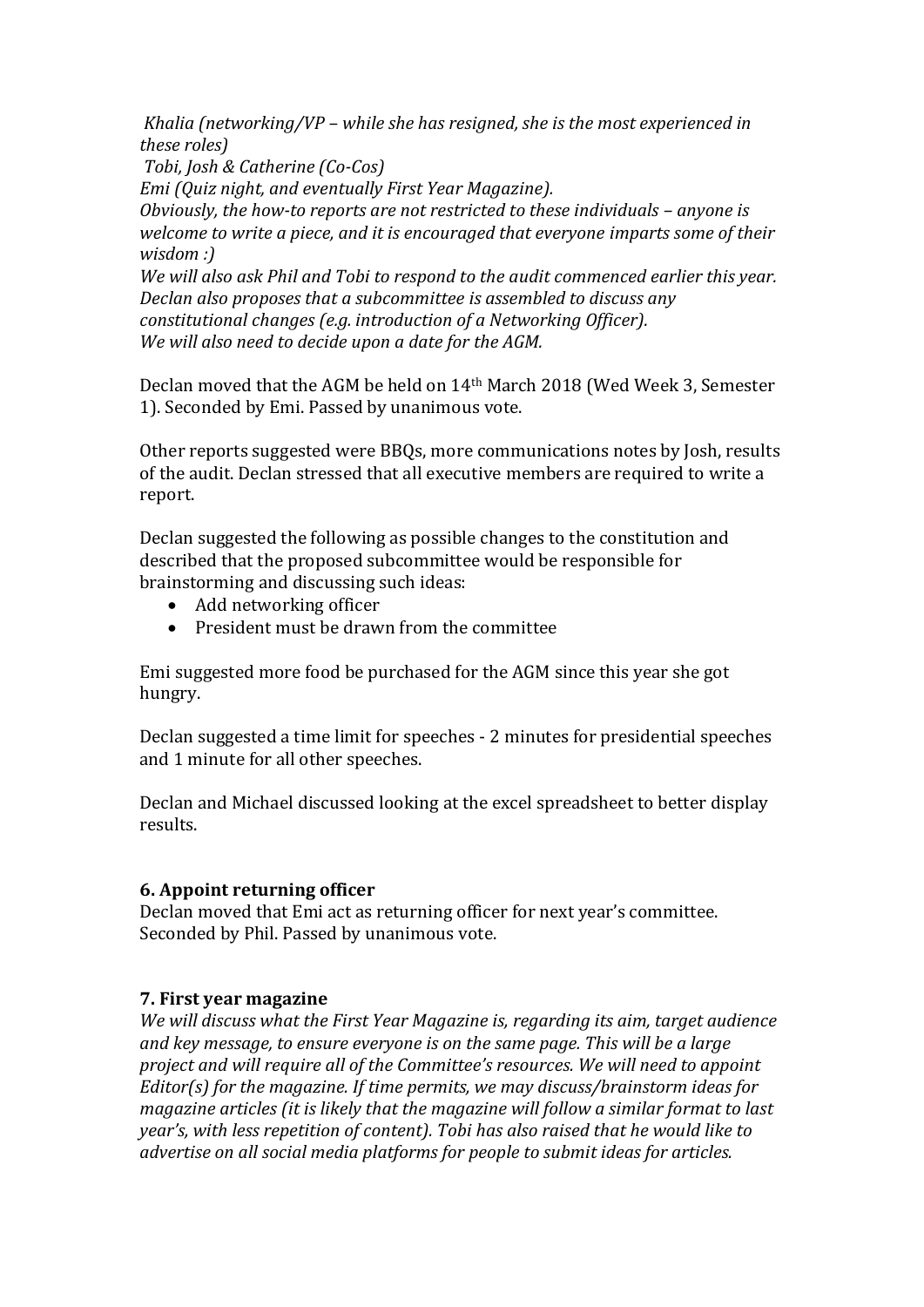Declan suggested rehiring Shinay as a graphic designer and asking her to be more involved.

Declan moved that Kelly be editor of the magazine. Seconded by Emi. Passed by unanimous vote.

Michael to follow up with the marketing group about the map.

The question of whether the graphics be purchased (rather than licensed) was raised. Declan suggested that we would not use them enough to purchase.

Declan stressed that the magazine must be an all hands on deck project and that everyone needs to pitch in.

Some content suggestions were:

- Catherine to make some kind of survey to use as stats for a section in the magazine.
- Last year's committee member's page was impractical due to change of committee. Thus, use this page as "what is AUScA about/what events do we run?" (Emi jokingly insulted Phil: "First Years don't want to know what the Treasurer does")

Discussion on broadening the meaning of "first year students" to make magazine applicable to students transferring from other faculties and  $2<sup>nd</sup>$  &  $3<sup>rd</sup>$  year students transitioning to honours/masters.

Suggestion to repeat the "shine SA" thing.

Suggestion to use Snap printing again.

Michael and Kelly to contact this year's On Dit editors (Tom, Jenny, Jesse) for recommendations.

### **8. O'Week**

*What do we want to do during O'week? What do we want to do at/in the stall? Do we want to run quizzes/social events? When should bookings be made, and how?*

### **9. EFTPOS machines for pubcrawls/O'Week**

*Looking at you, Phil and Declan*.

Phil already purchased a connector for phone – no laptop versions available. People who run the stands will need to download the app and plug in/Bluetooth the "connector". Phil will brief users the week before events.

### **10. Bi-weekly meetings over the break**